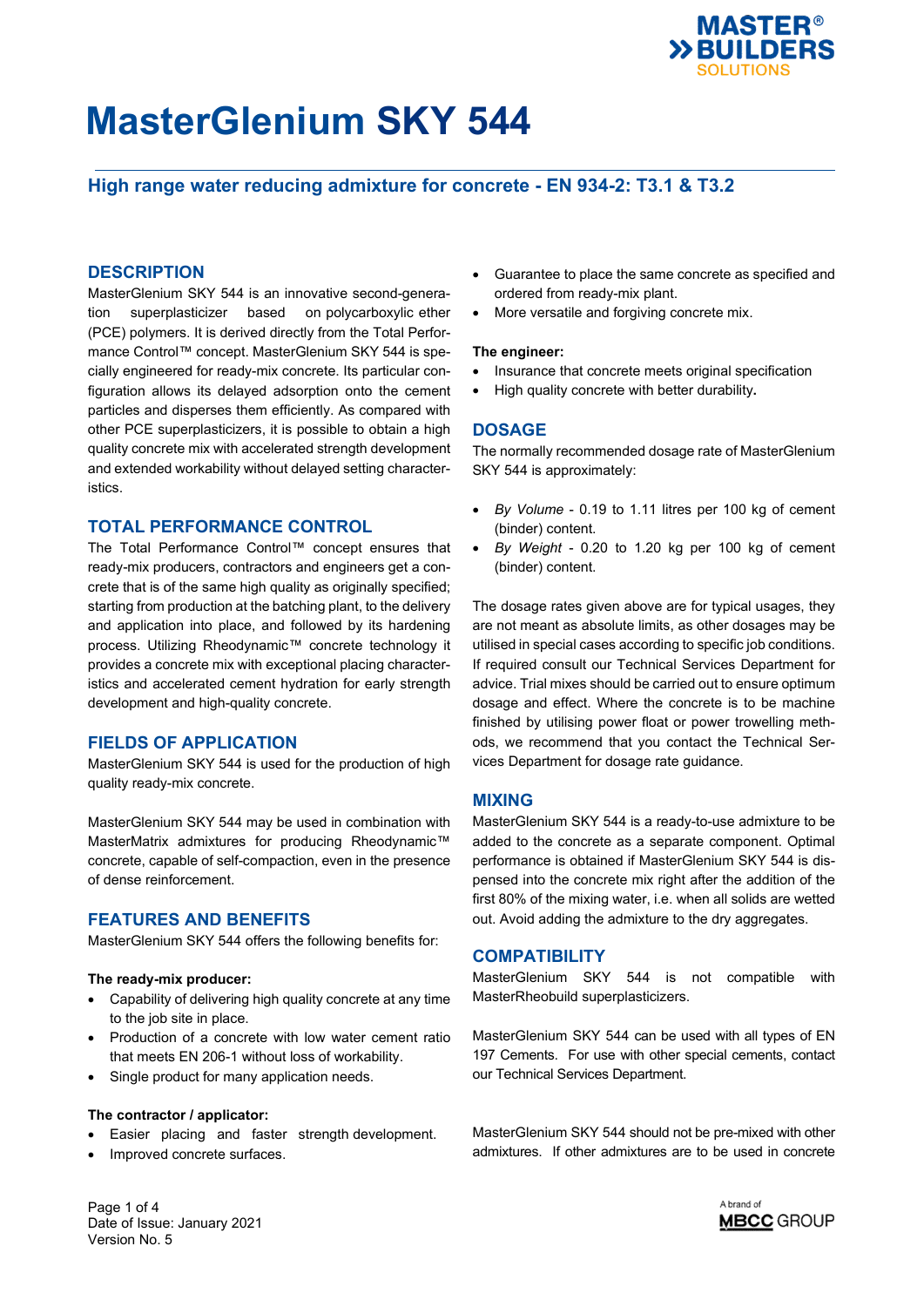

## **High range water reducing admixture for concrete - EN 934-2: T3.1 & T3.2**

containing MasterGlenium SKY 544 they must be dispensed separately.

In order to optimize special requirements the use of the following complementary additives is suggested:

- Viscosity modifying agent MasterMatrix to produce Smart Dynamic concrete and Rheodynamic™ concrete.
- Air entraining agent MasterAir to improve frost/thaw resistance.

When such complimentary admixtures are required it is important that laboratory trials are performed, prior to any supply, to determine the respective dosages of any complimentary admixture, and the suitability, in the fresh and hardened state, of the resultant concrete. In these circumstances we recommend that you consult our Technical Services Department for further advice.

## **PACKAGING**

MasterGlenium SKY 544 is supplied in Bulk, 1000-litre IBC's and 15-litre containers.

## **CONTACT DETAILS**

Master Builders Solutions UK Ltd, Swinton Hall Road, Swinton, Manchester, M27 4EU Tel: +44 (0) 161 727 6300 www.master-builders-solutions.com/en-gb

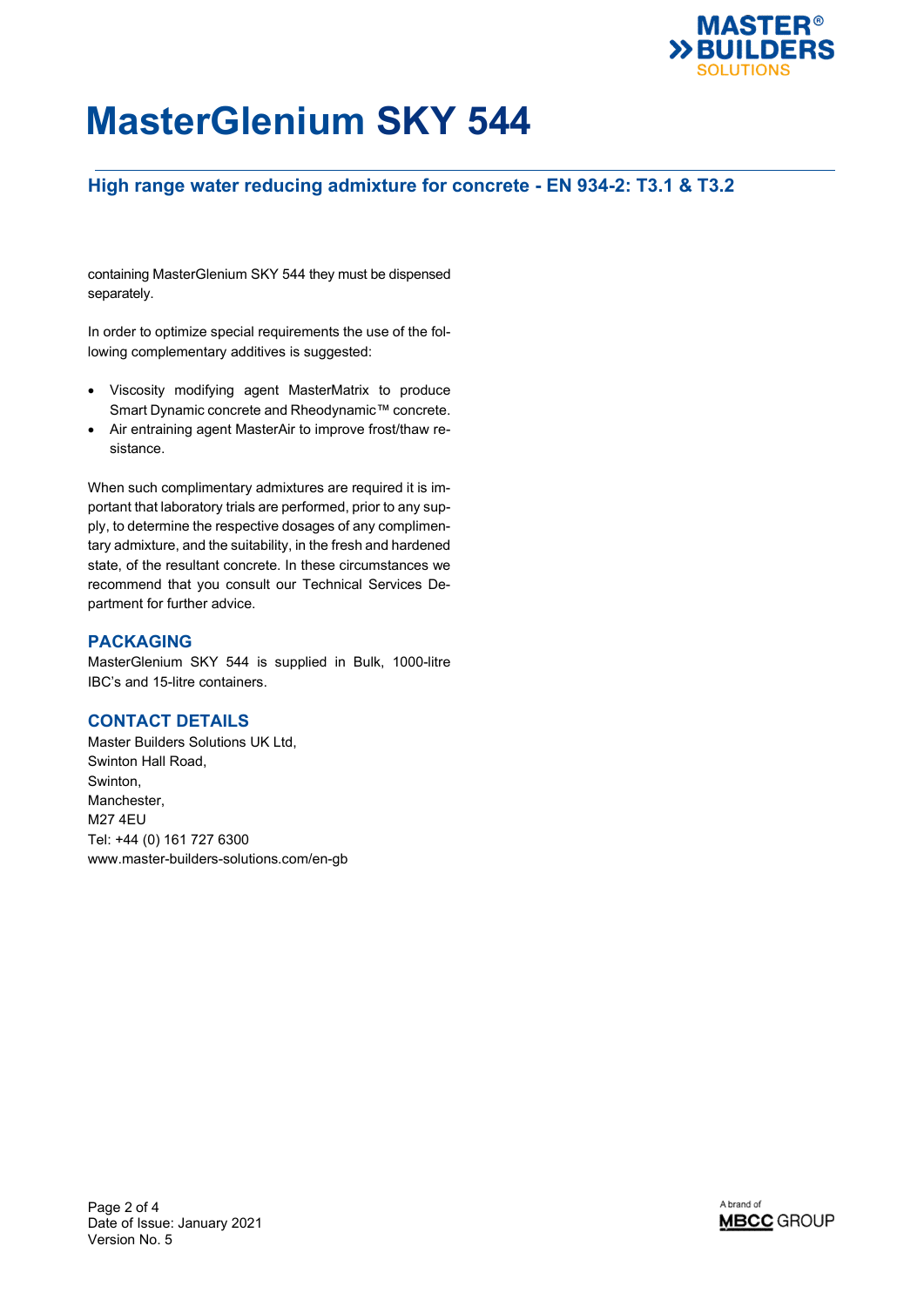

# **High range water reducing admixture for concrete - EN 934-2: T3.1 & T3.2**

| <b>Product Data</b>          |                                                                                                                                                                                                                                                                                                                  |
|------------------------------|------------------------------------------------------------------------------------------------------------------------------------------------------------------------------------------------------------------------------------------------------------------------------------------------------------------|
| Appearance:                  | Light brown liquid                                                                                                                                                                                                                                                                                               |
| Specific gravity @ 20°C:     | $1.08 \pm 0.02$ g/cm <sup>3</sup>                                                                                                                                                                                                                                                                                |
| pH-value:                    | $6.0 \pm 1$                                                                                                                                                                                                                                                                                                      |
| Alkali content (%):          | $\leq$ 2.00 by mass                                                                                                                                                                                                                                                                                              |
| Chloride content (%):        | $\leq 0.10$ by mass                                                                                                                                                                                                                                                                                              |
| Corrosion behaviour:         | Contains only components according to BS EN 934-<br>1:2008, Annex A.1                                                                                                                                                                                                                                            |
| Air Content:                 | Fulfilled                                                                                                                                                                                                                                                                                                        |
| Water reduction:             | $\geq$ 112% of Reference mix                                                                                                                                                                                                                                                                                     |
| Increase in consistence:     | Increase of ≥ 120mm from initial slump or ≥ 160mm from<br>initial flow                                                                                                                                                                                                                                           |
| Retention of consistence:    | At 30 mins ≥ Reference mix at initial                                                                                                                                                                                                                                                                            |
| Compressive strength:        | Fulfilled                                                                                                                                                                                                                                                                                                        |
| Durability:                  | <b>NPD</b>                                                                                                                                                                                                                                                                                                       |
| Dangerous substances:        | <b>NPD</b>                                                                                                                                                                                                                                                                                                       |
| <b>Logistics</b>             |                                                                                                                                                                                                                                                                                                                  |
| Shelf life:                  | 12 months if stored according to manufacturer's instructions<br>in unopened container.                                                                                                                                                                                                                           |
| Storage conditions:          | Store in original sealed containers and at temperatures be-<br>tween 5°C and 30°C. Store under cover, out of direct sun-<br>light and protect from extremes of temperature. Failure to<br>comply with the recommended storage conditions may re-<br>sult in premature deterioration of the product or packaging. |
| Handling and transportation: | Refer to MasterGlenium SKY 544 Safety Data Sheet                                                                                                                                                                                                                                                                 |
| Disposal:                    | Refer to MasterGlenium SKY 544 Safety Data Sheet                                                                                                                                                                                                                                                                 |



**EN 934-2: T3.1 & T3.2** Declaration of Performance can be found at www.master-builders-solutions.com/en-gb